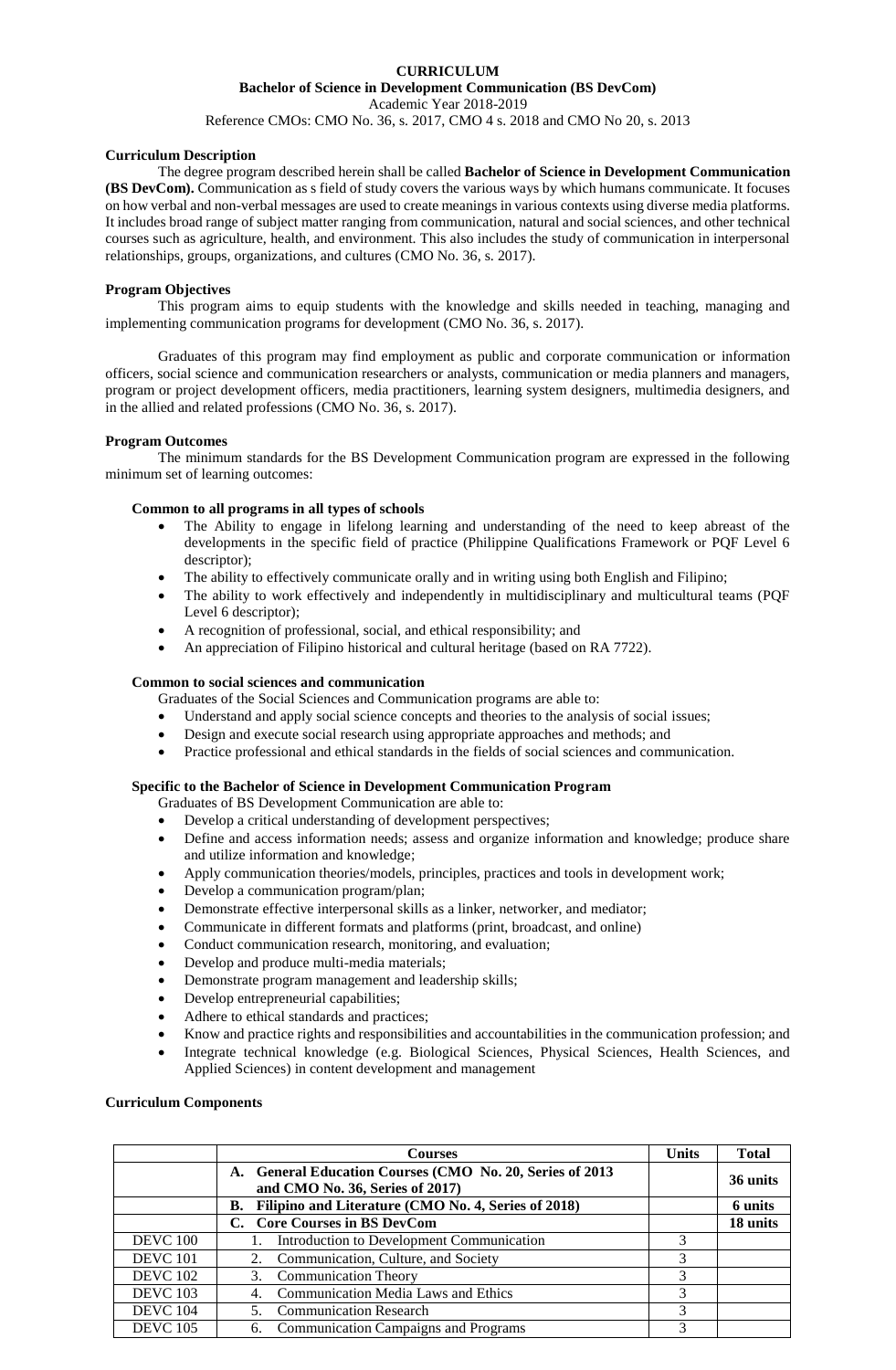|                      | D. Required Courses by CHED                                         |                         | 9 units      |
|----------------------|---------------------------------------------------------------------|-------------------------|--------------|
| <b>DEVC 211</b>      | <b>Cross-Cultural Communication</b><br>1 <sub>1</sub>               | 3                       |              |
| <b>DEVC 212</b>      | 2.<br>Knowledge Management                                          | $\overline{3}$          |              |
| <b>DEVC 213</b>      | $\overline{3}$ .<br>Risk, Disaster, and Humanitarian Communication  | $\overline{3}$          |              |
|                      | <b>E.</b> Required Courses                                          |                         | 12 units     |
| $DEV\overline{C}321$ | Fundamentals of Community Broadcasting<br>1.                        | 3                       |              |
| <b>DEVC 322</b>      | Fundamentals of Educational Communication and<br>2.<br>Technology   | 3                       |              |
| <b>DEVC 323</b>      | Fundamentals of Public Information<br>3.                            | 3                       |              |
| <b>DEVC 324</b>      | Interpersonal Communication in Development<br>4.                    | $\overline{3}$          |              |
|                      | <b>Electives (Based on Institutional and Program Outcomes</b><br>F. |                         | 42 units     |
|                      | <b>Specialized Courses</b>                                          | 18                      |              |
| <b>DEVC 431</b>      | Multimedia Materials Production and Management<br>1.                | 3                       |              |
| <b>DEVC 432</b>      | Participatory Development Journalism<br>2.                          | $\overline{3}$          |              |
| <b>DEVC 433</b>      | 3.<br>Communicating Science for Development                         | $\overline{\mathbf{3}}$ |              |
| <b>DEVC 434</b>      | Behavioral and Social Change Communication<br>4.                    | $\overline{3}$          |              |
| <b>DEVC 435</b>      | Multimedia-Based Learning Systems<br>5 <sub>1</sub>                 | $\overline{3}$          |              |
| <b>DEVC 436</b>      | Communication in the ASEAN Setting<br>6.                            | $\overline{3}$          |              |
|                      | <i>*Natural/Technical Courses</i>                                   | $\overline{15}$         |              |
|                      | <i>*Social Sciences</i>                                             | $\overline{g}$          |              |
|                      | *Taken in other department/college within the same university       |                         |              |
|                      | <b>Thesis/Special Project and Internship</b><br>G.                  |                         | 9 units      |
| CRES <sub>1</sub>    | Thesis Writing 1<br>1.                                              | 3                       |              |
| CRES <sub>2</sub>    | Thesis Writing 2<br>2.                                              | $\overline{3}$          |              |
| OJT                  | 200 hours On-The-Job Training/Media Internship<br>3.                | $\overline{3}$          |              |
|                      | H. Physical Education (PE)                                          |                         | 8 units      |
| <b>PE 101</b>        | Physical Fitness, Gymnastics and Aerobics<br>$\mathbf{1}$ .         | $\overline{2}$          |              |
| PE 102               | <b>Rhythmic Activities</b><br>2.                                    | $\overline{2}$          |              |
| PE 103               | 3.<br><b>Individual and Dual Sports</b>                             | $\overline{2}$          |              |
| PE 104               | 4.<br><b>Team Sports</b>                                            | $\overline{2}$          |              |
|                      | <b>National Service Training Program</b><br>I.                      |                         | 6 units      |
| NSTP <sub>1</sub>    | National Service Training Program 1<br>1.                           | 3                       |              |
| NSTP <sub>2</sub>    | National Service Training Program 2<br>2.                           | $\overline{3}$          |              |
|                      | <b>TOTAL</b>                                                        |                         | 146<br>Units |

| <b>SUMMARY</b>                                                        |                        |  |  |  |  |  |
|-----------------------------------------------------------------------|------------------------|--|--|--|--|--|
| <b>Courses</b>                                                        | <b>Number of Units</b> |  |  |  |  |  |
| General Education Courses (CMO No. 20, Series of 2013 and CMO No. 36, | 36                     |  |  |  |  |  |
| Series of 2017)                                                       |                        |  |  |  |  |  |
| Filipino and Literature (CMO No. 4, Series of 2018)                   | 6                      |  |  |  |  |  |
| Core Courses in BS DevCom                                             | 18                     |  |  |  |  |  |
| Required Courses by CHED                                              | 9                      |  |  |  |  |  |
| <b>Required Courses</b>                                               | 12                     |  |  |  |  |  |
| Electives (Based on Institutional and Program Outcomes                | 42                     |  |  |  |  |  |
| Thesis/Special Project and Internship                                 | 9                      |  |  |  |  |  |
| Physical Education (PE)                                               | 8                      |  |  |  |  |  |
| National Service Training Program                                     | 6                      |  |  |  |  |  |
| <b>TOTAL</b>                                                          | 146                    |  |  |  |  |  |

# **PROGRAM OF STUDY**

|                       | <b>FIRST YEAR</b>                                                                      |              |     |     |               |
|-----------------------|----------------------------------------------------------------------------------------|--------------|-----|-----|---------------|
| <b>FIRST SEMESTER</b> |                                                                                        |              |     |     |               |
| Code                  | <b>Course Title</b>                                                                    | <b>Units</b> | Lec | Lab | Pre-requisite |
| <b>GEd 101</b>        | Understanding the Self/Pagunawa sa Sarili                                              | 3            | 3   |     |               |
| <b>GEd 105</b>        | Readings in the Philippine History/Mga Babasahin<br>Hinggil sa Kasaysayan ng Pilipinas | 3            | 3   |     |               |
| GE <sub>d</sub> 109   | Science, Technology, and Society/Agham, Technolohiya,<br>at Lipunan                    | 3            | 3   |     |               |
| <b>FILI 101</b>       | Kontekstwalisadong Komunikasyon sa Filipino                                            | 3            | 3   | -   |               |
| GEd 106               | Purposive Communication/Malayuning Komunikasyon                                        | 3            | 3   | -   |               |
| <b>DEVC</b> 100       | Introduction to Development Communication                                              | 3            | 3   | -   |               |
| <b>NSTP 111</b>       | National Service Training Program 1                                                    | 3            | 3   |     |               |
| <b>PE 101</b>         | Physical Fitness, Gymnastics and Aerobics                                              | 2            | ◠   | -   |               |
|                       | <b>Total</b>                                                                           | 23           | 23  | ۰   |               |

| <b>FIRST YEAR</b>      |                                                 |       |            |                          |                          |
|------------------------|-------------------------------------------------|-------|------------|--------------------------|--------------------------|
| <b>SECOND SEMESTER</b> |                                                 |       |            |                          |                          |
| Code                   | <b>Course Title</b>                             | Units | <b>Lec</b> | Lab                      | <b>Pre-requisite</b>     |
| GEd 108                | Art Appreciation/Pagpapahalaga sa Sining        |       |            | $\overline{\phantom{a}}$ | $\overline{\phantom{0}}$ |
| GEd 104                | The Contemporary World/Ang Kasalukuyang Daigdig |       |            | -                        | -                        |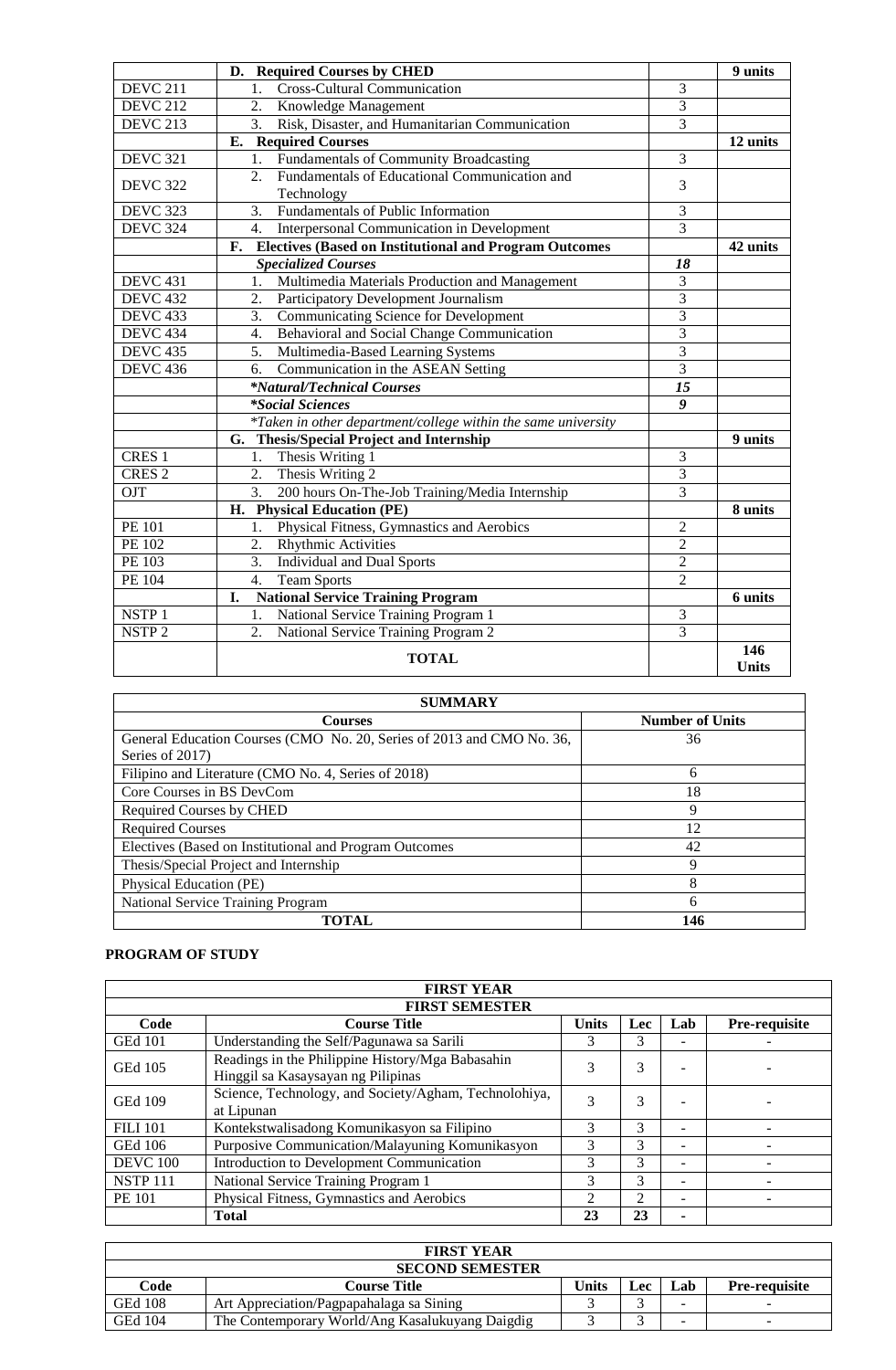| <b>GEd 102</b>  | Mathematics in the Modern World/Matematika sa<br>Makabagong Daigdig |    |    | -      |                 |
|-----------------|---------------------------------------------------------------------|----|----|--------|-----------------|
| <b>GEd 103</b>  | Life and Works of Rizal                                             |    |    | -      |                 |
| <b>FIL 102</b>  | Filipino sa Iba't-ibang Disiplina                                   |    |    | $\sim$ | <b>FIL 101</b>  |
| <b>GEd 107</b>  | Ethics/Etika                                                        |    |    | -      |                 |
| <b>DEVC</b> 101 | Communication, Culture, and Society                                 |    | ⌒  |        | <b>DEVC</b> 100 |
| PE 102          | <b>Rhythmic Activities</b>                                          |    | ◠  |        | <b>PE 101</b>   |
|                 | Total                                                               | 23 | 23 | -      |                 |

| <b>SECOND YEAR</b>    |                                                             |                |     |     |                                 |  |
|-----------------------|-------------------------------------------------------------|----------------|-----|-----|---------------------------------|--|
| <b>FIRST SEMESTER</b> |                                                             |                |     |     |                                 |  |
| Code                  | <b>Course Title</b>                                         | <b>Units</b>   | Lec | Lab | Pre-requisite                   |  |
| <b>DEVC</b> 321       | Fundamentals of Educational Communication and<br>Technology | 3              | 3   |     | <b>DEVC</b> 100                 |  |
| <b>DEVC 211</b>       | <b>Cross Cultural Communication</b>                         | 3              | 3   |     | DEVC 100 and<br><b>DEVC</b> 101 |  |
| <b>DEVC 212</b>       | Knowledge Management                                        | 3              | 3   | ۰   | <b>DEVC</b> 100                 |  |
| <b>DEVC 322</b>       | <b>Fundamentals of Community Broadcasting</b>               | 3              | っ   |     | <b>DEVC</b> 100                 |  |
| <b>DEVC 323</b>       | Fundamentals of Public Information                          | 3              | 3   |     | <b>DEVC</b> 100                 |  |
| <b>FIL 103</b>        | Retorika – Masining na Pagpapahayag                         | 3              | 3   | -   | Fil 102                         |  |
| NSTP <sub>2</sub>     | National Service Training Program 2                         | 3              | 3   |     | NSTP <sub>1</sub>               |  |
| PE 103                | <b>Individual and Dual Sports</b>                           | $\mathfrak{D}$ | ◠   | -   | PE 102                          |  |
|                       | <b>Total</b>                                                | 23             | 22  |     |                                 |  |

|                        | <b>SECOND YEAR</b>                             |                             |            |     |                 |  |
|------------------------|------------------------------------------------|-----------------------------|------------|-----|-----------------|--|
| <b>SECOND SEMESTER</b> |                                                |                             |            |     |                 |  |
| Code                   | <b>Course Title</b>                            | <b>Units</b>                | <b>Lec</b> | Lab | Pre-requisite   |  |
| <b>DEVC</b> 431        | Multimedia Materials Production and Management | 3                           | າ          |     | <b>DEVC</b> 321 |  |
|                        |                                                |                             |            |     | <b>DEVC</b> 100 |  |
| <b>DEVC</b> 102        | <b>Communication Theory</b>                    | 3                           | 3          |     | <b>DEVC</b> 101 |  |
|                        |                                                |                             |            |     | <b>DEVC 211</b> |  |
| <b>DEVC 213</b>        | Risk, Disaster, and Humanitarian Communication | 3                           | 3          |     | <b>DEVC</b> 100 |  |
| <b>LIT 101</b>         | Sosyedad at Literatura /Panitikang Panlipunan  | 3                           | 3          |     |                 |  |
|                        | Natural/Technical Elective 1                   | 3                           | 3          |     |                 |  |
|                        | Natural/Technical Elective 2                   | $\mathcal{R}$               | 3          | -   |                 |  |
|                        | Social Sciences Elective 1                     | 3                           | 3          |     |                 |  |
| PE 104                 | <b>Team Sports</b>                             | $\mathcal{D}_{\mathcal{L}}$ | ↑          |     | PE 103          |  |
|                        | <b>Total</b>                                   | 23                          | 22         |     |                 |  |

|                 | <b>THIRD YEAR</b>                          |              |            |                |                 |
|-----------------|--------------------------------------------|--------------|------------|----------------|-----------------|
|                 | <b>FIRST SEMESTER</b>                      |              |            |                |                 |
| Code            | <b>Course Title</b>                        | <b>Units</b> | <b>Lec</b> | Lab            | Pre-requisite   |
| LIT 102         | <b>ASEAN</b> Literature                    |              |            |                | <b>LIT 101</b>  |
| <b>DEVC</b> 103 | <b>Communication Media Laws and Ethics</b> |              |            |                | <b>DEVC 102</b> |
|                 | Natural/Technical Elective 3               |              |            |                |                 |
|                 | Natural/Technical Elective 4               |              |            | -              |                 |
|                 | Social Sciences Elective 2                 |              | ⌒          |                |                 |
|                 | Social Sciences Elective 3                 |              |            |                |                 |
|                 | <b>Total</b>                               | 18           | 18         | $\blacksquare$ |                 |

| <b>THIRD YEAR</b> |                                                   |              |     |     |                 |
|-------------------|---------------------------------------------------|--------------|-----|-----|-----------------|
|                   | <b>SECOND SEMESTER</b>                            |              |     |     |                 |
| Code              | <b>Course Title</b>                               | <b>Units</b> | Lec | Lab | Pre-requisite   |
| <b>DEVC</b> 324   | <b>Interpersonal Communication in Development</b> | 3            | 3   |     | <b>DEVC</b> 102 |
|                   |                                                   |              |     |     | Junior Standing |
| <b>DEVC</b> 432   | Participatory Development Journalism              | 3            | ∍   |     | <b>DEVC</b> 103 |
|                   |                                                   |              |     |     | Junior Standing |
| <b>DEVC</b> 104   | <b>Communication Research</b>                     | 3            | 3   |     | <b>DEVC</b> 102 |
| <b>DEVC</b> 433   | Communicating Science for Development             | 3            | 3   | Ξ.  | Junior Standing |
| <b>DEVC</b> 105   | <b>Communication Campaigns and Programs</b>       | 3            | 3   | -   | Junior Standing |
|                   | Natural/Technical Elective 5                      | 3            | 3   | -   |                 |
|                   | <b>Total</b>                                      | 18           | 17  |     |                 |

| <b>THIRD YEAR</b> |                                                |       |            |     |                                    |
|-------------------|------------------------------------------------|-------|------------|-----|------------------------------------|
| <b>SUMMER</b>     |                                                |       |            |     |                                    |
| Code              | <b>Course Title</b>                            | Units | <b>Lec</b> | Lab | <b>Pre-requisite</b>               |
| OJT               | 200 Hours On-the-Job Training/Media Internship |       |            | -   | Complete $3rd$ Year<br>Course work |
|                   | Total                                          |       |            |     |                                    |